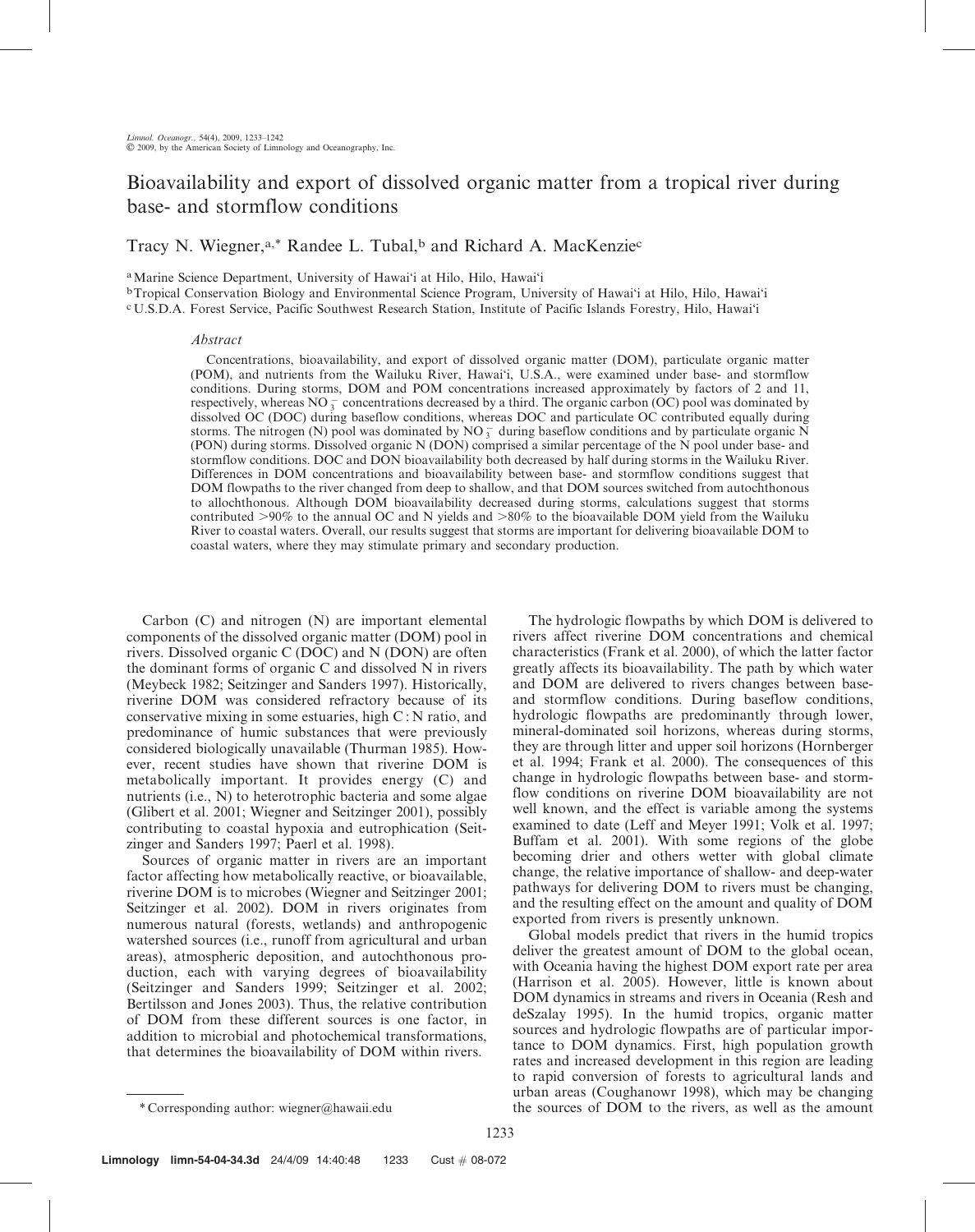

Fig. 1. Map of sites (Site  $1 = S1$ ; Site  $2 = S2$ ) along the Wailuku River, Hawai'i Island, Hawai'i. Watershed area for the Wailuku River is delineated in gray.

and quality of DOM entering them. Second, water runoff is high in this region and is thought to be the primary factor driving global riverine DOM export (Harrison et al. 2005).

DOM bioavailability in rivers has been extensively examined, with a majority of the studies focusing on DOC, and more recently on DON (Wiegner et al. 2006). Most of these studies have been conducted in temperate systems during baseflow conditions, and only a few studies have examined DOM bioavailability during storms, with DOC as the primary focus. The following study simultaneously compared DOC and DON concentrations, bioavailabilities, and yields, as well as those for particulate organic matter (POM) and nutrients from a river on the Island of Hawai'i during baseflow and storm conditions over 2 yr.

## Methods

Site description—The Wailuku River is located on Hawai'i Island and drains both the tallest and the most massive mountains in the world, Mauna Kea and Mauna Loa, respectively. The Wailuku River is the second longest perennial river in the state of Hawai'i and the largest source of surface water to Hilo Bay. For this project, two sites along the Wailuku River were selected to examine spatial variability (Fig. 1). The first site (Site 1, S1) was located 352 m above sea level (asl) at the lower edge of a predominantly native forest comprised of Acacia koa, Metrosideros polymorpha, Cheirodendron trigynum, and Cibotium glaucum (Table 1). The second site (Site 2, S2) was located at 55 m elevation asl within the city of Hilo,

Table 1. Characteristics of the two sites along the Wailuku River, Hawai'i Island, Hawai'i. MAP and MAT stand for mean annual precipitation and temperature, respectively. Percentage of land cover in different categories is provided in parentheses.

| Attribute                             | Site 1                | Site 2                 |
|---------------------------------------|-----------------------|------------------------|
| Latitude                              | $19^{\circ}42.809'N$  | $19^{\circ}43.245'$ N  |
| Longitude                             | $155^{\circ}08.930'W$ | $155^{\circ}06.116'$ W |
| <b>USGS</b> station                   | 16704000              | 16713000               |
| Elevation $(m)^*$                     | 352                   | 55                     |
| Drainage area $(km^2)$ †              | 598                   | 659                    |
| MAP (mm) <sup>†</sup>                 | 5517                  | 3281                   |
| MAT (°C)                              | 21.7                  | 22.8                   |
| Population (individuals)†             | 240                   | 8916                   |
| Forest area $(km2)\dagger$            | 284.85 (48)           | 329.58 (50)            |
| Grassland area $(km2)\dagger$         | 122.22(20)            | 135.92(21)             |
| Wetland area $(km^2)$ †               | 0.00(0)               | 0.16(0.02)             |
| Agricultural area (km <sup>2</sup> )† | 0.03(0.004)           | 1.45(0.22)             |
| Urban area $(km^2)$ †                 | 0.08(0.01)            | 1.11(0.17)             |
| Barren area $(km^2)$ †                | 190.54 (32)           | 190.54 (29)            |

\* Elevation measured from a Garmin eTrex Vista GPS.

<sup>†</sup> Attributes for Wailuku River are taken from J. Michaud unpubl. and from the Hawai'i Department of Health unpubl. { MAT taken from the Western Regional Climate Center website (http://

www.wrcc.dri.edu/cgi-bin/clilcd.pl?pi21504).

and the land draining to this site is predominantly forest, with the riparian zone dominated by introduced and invasive trees (Falcataria moluccana, Psidium cattleianum, Psidium guajava, Syzygium jambos, and Mangifera indica) (Table 1).

Water collection—Water was collected from the two sites along the Wailuku River during base- and stormflow conditions from February 2005 to December 2006 (Table 2). Baseflow samples were collected using an acidcleaned and precombusted (500 $^{\circ}$ C for 6 h) depth-integrated sampler (Rickly Hydrology), transferred into acid-cleaned polypropylene containers, and stored on ice during transport to the laboratory. Stormflow samples were collected using automated storm samplers (model 6712, Isco) programmed to sample when the river's stage height rose by 1 m at United States Geological Survey (USGS) Sta. 16704000, which was located  $\sim 50$  m upstream from the storm sampler at S1. The trigger height was based on the mode storm stage height from historical USGS records for this station. The trigger height for the storm sampler at S2 was determined by relating stage height data derived from pressure transducers installed on the storm samplers at both sites. Water samples were collected hourly into acid-cleaned 1-liter polypropylene bottles at the two sites while storm conditions were maintained. Storm samples were retrieved within 21 h (range  $=$  3–21 h; average  $=$ 13.2 h) following the initiation of sampling and stored on ice during transport to the laboratory. Specific conductivity (model 85, YSI) and pH (model 266 S, Orion) were measured on every sample collected during baseflow and storms, and subsamples were taken from every bottle collected during storms for DOM, POM, and nutrient  $(NH_4^+, NO_3^- + NO_2^-$ , and  $PO_4^{3-}$ ) analyses following the methods described below.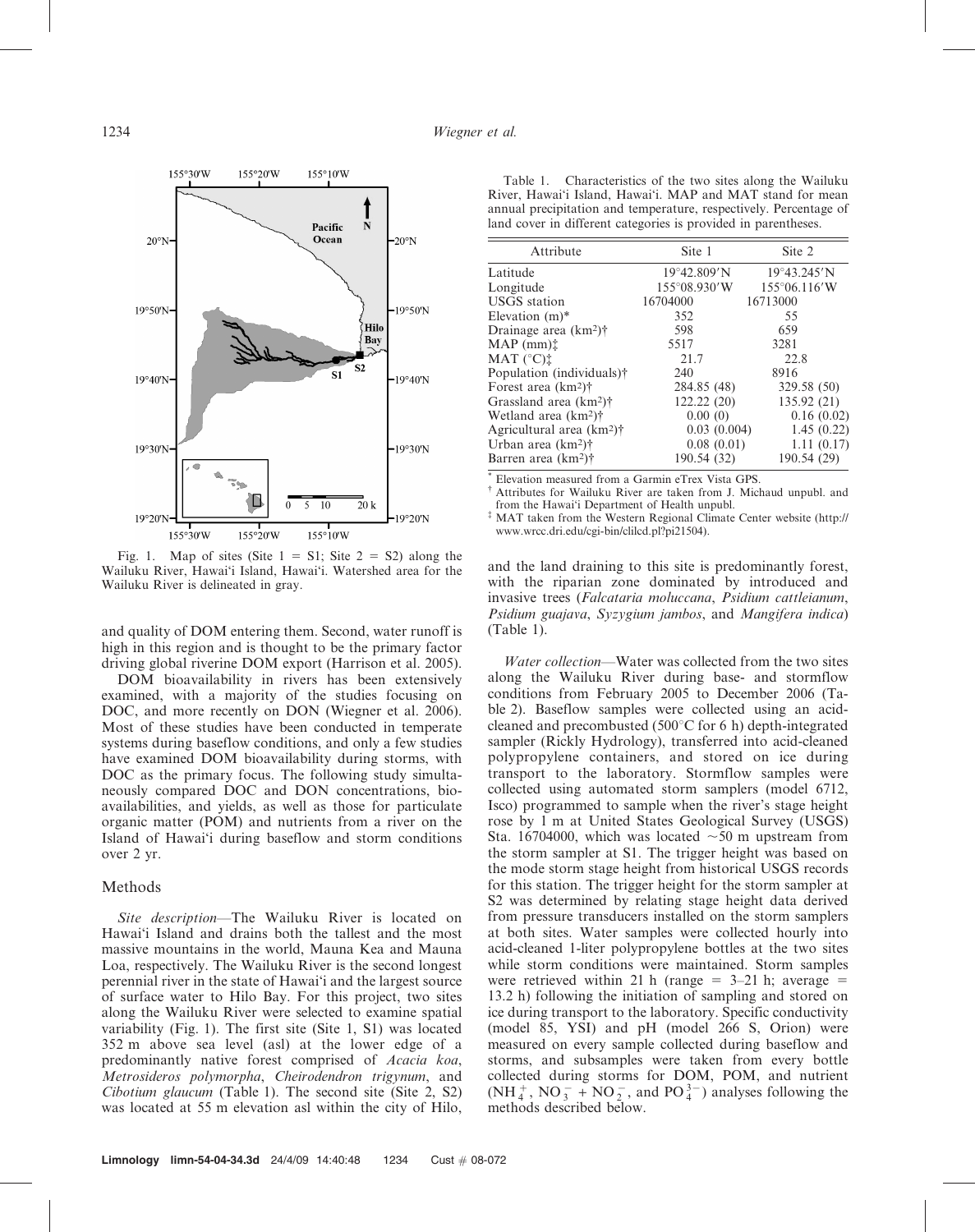Table 2. Precipitation and discharge measured at the upper site (S1) on the Wailuku River, Hawai'i Island, Hawai'i, during baseand stormflow conditions during 2005–2006. Data for the lower site (S2) are not shown because there is no gauge or weather station at this site. Precipitation amounts for baseflow conditions are the summed total for 5 d prior to sampling. Precipitation amounts for storms are the summed total for the number of rain days prior to collection. Discharge for baseflow is the measured discharge at the time of collection. Discharge for storms is the average  $(\pm SE)$  measured discharge over the period that the storm samplers collected water.

| Flow type | Date collected | Rain days prior to storm<br>collection | Precipitation (mm) <sup>*</sup> | Discharge $(L s^{-1})^{\dagger}$ |
|-----------|----------------|----------------------------------------|---------------------------------|----------------------------------|
| Base      | 15 Feb 2005    |                                        | 33.3                            | 747                              |
| Base      | 19 Jul 2005    |                                        | 10.9                            | 2939                             |
| Base      | 14 Nov 2005    |                                        | 28.7                            | 3803                             |
| Base      | 11 Sep 2006    |                                        | 23.4                            | 1419                             |
| Base      | 13 Nov 2006    |                                        | 17.5                            | 837                              |
| Storm     | 23 Jun 2005    |                                        | 100.1                           | $16,599 \pm 1423$                |
| Storm     | 01 Oct 2005    |                                        | 116.8                           | $58,092 \pm 8548$                |
| Storm     | 21 Jan 2006    |                                        | 113.3                           | $69,318 \pm 1839$                |
| Storm     | 03 Dec 2006    |                                        | 90.2                            | 97981                            |

Precipitation data are from the Pi'ihonua rain gauge (PIIH1) on the island of Hawai'i maintained by the NOAA National Weather Service. Data were obtained from http://www.prh.noaa.gov/hnl/pages/hydrology.php.

{ Discharge data are from the Pi'ihonua gauge (USGS Sta. 16704000) on the island of Hawai'i maintained by the USGS. Data were obtained from http://

waterdata.usgs.gov/hi/nwis/dv/?referred\_module=sw.<br>
<sup>‡</sup> Discharge for 03 Dec 2006 is reported as the daily average for 02 Dec 2006 (day of storm) because the storm samplers failed to trigger on this storm. Discharge at the time of collection on 03 Dec 2006, which was during the receding hydrograph, was 2809 L s<sup>-1</sup>.

Experimental design—DOM bioavailability was determined through nine bioassay experiments carried out in the dark (five baseflow and four stormflow). For each experiment, river water was collected from both sites (see above) and a known volume of water was sequentially filtered through  $160$ - $\mu$ m mesh and precombusted, preweighed GF/F (Whatman) filters to remove particulates, but to leave behind some bacteria to serve as an inoculum for the DOM bioavailability experiments (Kaplan et al. 2006). The GF/F filters were then dried to a constant mass  $(70^{\circ}C)$ , reweighed for total suspended solids (TSS), and subsequently analyzed for particulate organic C (POC) and N (PN) on a CHN analyzer (Costech Analytical Technologies; PN is referred to as particulate organic N [PON] from here on). For the storm experiments, the 10 most turbid bottles from the storm sampler were combined for a composite sample that was filtered as described above. Four precombusted 1-liter Erlenmeyer flasks with 600 mL of the filtrate from each site were covered with aluminum foil to ensure dark conditions and prevent atmospheric contamination, placed on a shaker table (3 rotations  $min^{-1}$ , and incubated for 4 d at close to in situ temperatures (20–26 $\degree$ C) (Wiegner and Seitzinger 2001). This length of time was chosen because bacterial growth peaks after a period of 3 d and then decreases (Leff and Meyer 1991). Daily measurements of DOM and nutrient concentrations were taken by removing aliquots of water from each flask, filtering the water through precombusted GF/F filters, and immediately freezing the samples until analysis. Chemical analyses were performed within 2 weeks of collection. DOC and DON bioavailability were determined through the maximum measured decreases in DOC and DON concentrations, respectively, over the course of the experiment, and are expressed as percentages (maximum measured decrease in DOC or DON concentration divided by their initial concentrations) (Wiegner et al. 2006).

Analytical measurements—DOC was measured by hightemperature combustion (Shimadzu TOC-V, TNM-1; detection limit [d.l.] 10  $\mu$ mol L<sup>-1</sup>). Concentrations of NH<sup>+</sup> (USGS method I-2525-89; d.l. 1  $\mu$ mol L<sup>-1</sup>), NO<sub>3</sub>  $+ N\overline{O}_2$  (USEPA method 353.2; referred to from here on as NO<sub>3</sub>; d.l. 0.1  $\mu$ mol L<sup>-1</sup>), and PO<sup>3</sup><sup>-</sup> (USEPA method 365.1; d.l. 0.1  $\mu$ mol L<sup>-1</sup>) were measured on a Technicon Autoanalyzer II. Total dissolved N (TDN) was analyzed by high-temperature combustion, followed by chemiluminescent detection of nitric oxide (Shimadzu TOC-V, TNM-1; d.l. 1  $\mu$ mol L<sup>-1</sup>). DON was determined from the difference between TDN and dissolved inorganic N (DIN = NH $_4^+$  +  $NO_3^- + NO_2^-$ ).

Yield calculations—Annual yields of DOM, POM, and nutrients from the Wailuku River for 2005 and 2006 were calculated by summing the product of concentration and daily average unit-area discharge from S1 (USGS Sta. 16704000). Concentrations used in yield calculations were derived from regressions of concentrations measured across the hydrographs against the instantaneous discharges at the time of sample collection. A total of 48 observations over 2 yr during both base- and stormflow conditions were used for these calculations, including data not presented in this paper (T. Wiegner unpubl.). Annual yields were not calculated for S2 because there is no continuous discharge record for this location.

Statistical analyses—Differences in (1) concentrations for DOM, POM, and nutrients, (2) C and N pools' composition, and (3) DOM bioavailability were examined by two-way analysis of variance (ANOVA) with site (S1 vs. S2) and river flow condition (base- vs. stormflow) as factors. Data that did not satisfy normality and equal variance requirements for ANOVA were transformed (log, arcsin, rank) prior to analyses. Mann–Whitney U-tests were performed on data that did not meet the requirements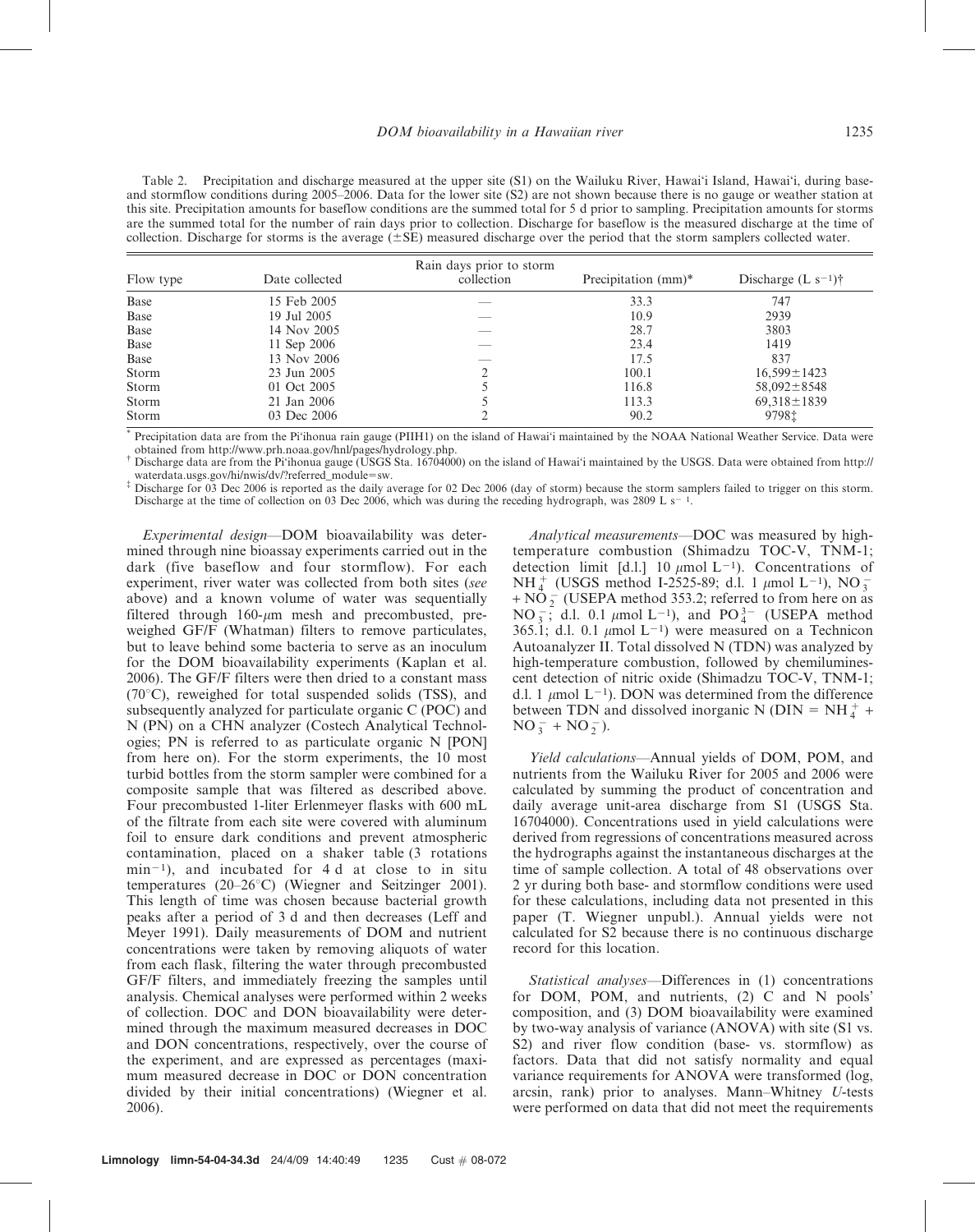$\mathbf{I}$ 



Fig. 2. Average  $(\pm SE)$  concentrations of (A) DOC, (B) DON,  $(C) NO_3^-$ , and  $(D) PON$  in the Wailuku River, Hawai'i Island, Hawai'i, during base- and stormflow conditions. Data from the two sites were combined because there were no significant differences in concentrations between sites. *p* values indicate results from two-way ANOVAs and Mann–Whitney Utests for flow conditions.

for parametric analyses following transformations. Predictive relationships between DOM, POM, and nutrient concentrations and river discharge were examined using linear regressions. The association between DOC and DON concentrations was examined using a correlation. All statistics were run using Systat 11.

### Results

DOC, DON, POC, PON, and NO $_3^-$  concentrations were similar between the two sites ( $p \ge 0.110$ ) and therefore site data were combined in figures and tables (Fig. 2; Table 3). Ammonium and  $PO_4^{3-}$  concentrations were generally low or below detection limits at both sites. In contrast, concentrations for DOC, DON, POC, PON, and NO $_3^$ significantly differed between base- and stormflow conditions ( $p < 0.001$ ). DOC and DON concentrations tripled and doubled, respectively, from base- to stormflow conditions (Fig. 2; Table 3). POC and PON concentrations increased by factors of 13 and 9, respectively, from base- to stormflow conditions ( $p \le 0.001$ ; Fig. 2; Table 3). In contrast to these patterns for organic matter,  $NO_3^$ concentrations decreased by a third, and there was a significant interaction term between site and flow condition  $(p = 0.032)$ , where NO<sub>3</sub> concentrations remained fairly

| in the Wailuku River, Hawai'i Island, Hawai'i, during ba<br>Table 3. Average $(\pm SE)$ values for physiochem<br>se measured values were not significantly |
|------------------------------------------------------------------------------------------------------------------------------------------------------------|
|                                                                                                                                                            |

|              |                                   |                      |                  | these measured values were not significantly different between sites (p $\geq$ 0.110). PO $_2^2$ concentrations are not reported here, as all measurements were below detection limits.*                                         |                     |                 |                 |                                                                                                                       |                 |                                                               |                 |
|--------------|-----------------------------------|----------------------|------------------|----------------------------------------------------------------------------------------------------------------------------------------------------------------------------------------------------------------------------------|---------------------|-----------------|-----------------|-----------------------------------------------------------------------------------------------------------------------|-----------------|---------------------------------------------------------------|-----------------|
| type<br>Flow | Date collected                    | Hq                   | $_{\rm Cond}$    | (in $\sum_{i=1}^{n}$ ) ( $\sum_{i=1}^{n}$ ) ( $\sum_{i=1}^{n}$ ) ( $\sum_{i=1}^{n}$ ) ( $\sum_{i=1}^{n}$ ) ( $\sum_{i=1}^{n}$ ) ( $\sum_{i=1}^{n}$ ) ( $\sum_{i=1}^{n}$ ) ( $\sum_{i=1}^{n}$ ) (imol N L - 1)<br>$_{\text{DOC}}$ | POC                 | TDN             |                 | $\text{Lip}$ / $\text{Lip}$ / $\text{Lip}$ / $\text{Lip}$ / $\text{Lip}$ / $\text{Lip}$ / $\text{Lip}$ / $\text{Lip}$ |                 | $N L^{-1}$ ) ( <i>umol</i> $N L^{-1}$ ) (mg $L^{-1}$ )<br>PON | TSS             |
|              | Base 15 Feb 2005                  | $7.66 \pm 0.12$      | $51.80 \pm 4.22$ | $.80 \pm 1.43$<br>76.                                                                                                                                                                                                            | $23.38 \pm 3.15$    | $6.99 \pm 0.53$ | $0.16 \pm 0.30$ | $3.83 + 0.30$                                                                                                         | $0.00 \pm 0.00$ | $.80 \pm 0.28$                                                | $.48 \pm 0.41$  |
|              | 19 Jul 2005                       | $7.69 \pm 0.4$       | $7.33 \pm 0.8$   | $.21 \pm 2.99$<br>96.                                                                                                                                                                                                            | $15.80 \pm 2.51$    | $7.28 \pm 0.15$ | $8.68 \pm 0.34$ | $3.26 \pm 0.27$                                                                                                       | $0.34 + 0.04$   | $.44 \pm 0.23$                                                | $0.93 \pm 0.23$ |
|              | $14$ Nov 200:                     | $7.07 + 0.0$         | $7.83 \pm 2.62$  | $.17 - 3.72$                                                                                                                                                                                                                     | $4.42 \pm 1.23$     | $5.51 \pm 0.24$ | $.80 + 0.27$    | $3.72 \pm 0.11$                                                                                                       | 0.001000        | $.35 \pm 0.08$                                                | $0.81 \pm 0.18$ |
|              | 11 Sep 2006                       | $7.07 \pm 0.17$      | $42.40 \pm 2.95$ | $.30 - 6.71$<br>28.                                                                                                                                                                                                              | $4.52 + 4.97$       | $7.66 \pm 0.50$ | $2.57 \pm 0.44$ | $4.53 \pm 0.17$                                                                                                       | $0.56 \pm 0.12$ | $0.594 \pm 0.59$                                              | $1.29 \pm 0.40$ |
|              | 13 Nov 2006                       | $7.76 \pm 0.08$      | $68.58 \pm 7.9$  | $.82 - 4.84$<br>28.                                                                                                                                                                                                              | $6.78 \pm 1.58$     | $2.62 \pm 0.38$ | $0.00 + 0.00$   | $6.23 \pm 1.23$                                                                                                       | $0.01 \pm 0.00$ | $.88 + 0.30$                                                  | $0.68 \pm 0.20$ |
|              | Average                           | $7.47 \pm 0.26$      | $47.59 \pm 2.86$ | $80.26 \pm 5.53$                                                                                                                                                                                                                 | $17.12 \pm 1.47$    | $6.01 \pm 0.34$ | $2.19 \pm 0.24$ | $4.31 \pm 0.30$                                                                                                       | $0.18 + 0.04$   | $1.70 \pm 0.15$                                               | $1.01 \pm 0.14$ |
|              | Storm 23 Jun 2005                 | $6.37 \pm 0.02$      | $20.05 \pm 0.29$ | $.45 - 3.57$<br>256.                                                                                                                                                                                                             | $85.33 \pm 5.93$    | $7.15 \pm 0.15$ | $5.62 \pm 0.14$ | $.54 + 0.04$                                                                                                          | $0.00 - 0.00$   | $6.37 \pm 0.04$                                               | $2.41 \pm 0.19$ |
|              | 01 Oct 2005                       | $\breve{\mathsf{z}}$ | ∕<br>2           | $.60 \pm 6.78$<br>277                                                                                                                                                                                                            | $135.71 \pm 75.62$  | $6.98 \pm 0.36$ | $3.73 + 0.20$   | $.47 + 0.02$                                                                                                          | $1.78 + 0.24$   | $22.30 \pm 0.95$                                              | $7.40 \pm 1.10$ |
|              | 21 Jan 2006                       | $6.67 \pm 0.04$      | $20.00 + 2.24$   | $51 + 2.30$<br>218                                                                                                                                                                                                               | $167.69 \pm 46.97$  | $0.68 \pm 0.23$ | $5.80 \pm 0.63$ | $2.90 \pm 0.49$                                                                                                       | $0.99 \pm 0.06$ | $10.12 \pm 2.60$                                              | $0.25 + 2.67$   |
|              | 03 Dec 2006                       | $6.43 \pm 0.09$      | $26.78 \pm 0.08$ | $.95 \pm 9.66$<br>274                                                                                                                                                                                                            | $208.44 \pm 44.91$  | $1.32 \pm 0.20$ | $4.92 \pm 0.22$ | $0.19 \pm 0.18$                                                                                                       | $0.21 \pm 0.10$ | $3.71 \pm 2.56$                                               | $8.88 + 2.92$   |
|              | Average                           | $6.59 \pm 0.04$      | $22.86 \pm 1.08$ | $.88 \pm 5.19$<br>256                                                                                                                                                                                                            | $409.77 \pm 110.94$ | $9.03 \pm 0.38$ | $0.10 \pm 0.30$ | $.02 \pm 0.37$                                                                                                        | $0.75 \pm 0.14$ | $13.75 \pm 1.60$                                              | $0.38 \pm 1.60$ |
|              | nitrogen; NA, data not collected. |                      |                  | Cond, specific conductivity; DOC, dissolved organic carbon; POC, particulate organic carbon; TDN, total dissolved nitrogen; DON, dissolved organic nitrogen; PON, particulate organic                                            |                     |                 |                 |                                                                                                                       |                 |                                                               |                 |

 $\overline{1}$  o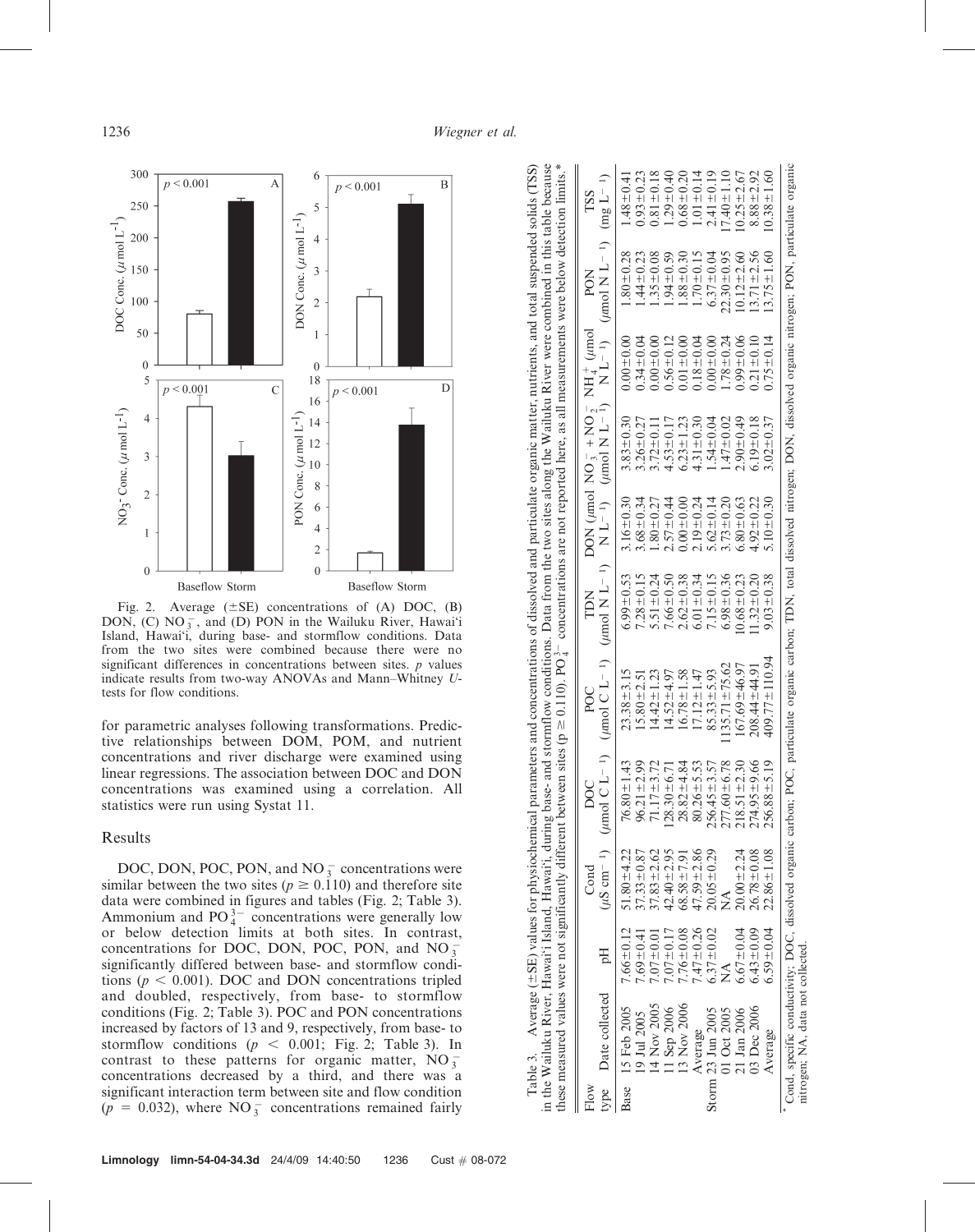Table 4. Average  $(\pm SE)$  percentage contribution of C (DOC, POC) and N (DON, DIN, PON) forms to the total C and N concentrations in the Wailuku River, Hawai'i Island, Hawai'i, during base- and stormflow conditions. Data from the two sites along the river were combined in this table because C and N forms were similar between sites ( $p > 0.200$ ), but differed between flow conditions ( $p <$ 0.001), except for DON ( $p = 0.772$ ).

| Flow type | Date collected | $\%$ DOC         | $%$ POC          | $%$ DON          | $%$ DIN          | $\%$ PON         |
|-----------|----------------|------------------|------------------|------------------|------------------|------------------|
| Base      | 15 Feb 2005    | $76.60 \pm 2.90$ | $23.40 \pm 2.90$ | $33.03 \pm 1.04$ | $46.16 \pm 1.94$ | $20.82 \pm 1.03$ |
|           | 19 Jul 2005    | $86.18 \pm 1.42$ | $13.82 \pm 1.42$ | $42.57 \pm 3.65$ | $40.97 \pm 5.85$ | $16.46 \pm 2.44$ |
|           | 14 Nov 2005    | $83.81 \pm 1.20$ | $16.19 \pm 1.20$ | $31.24 \pm 4.13$ | $50.72 + 3.22$   | $18.04 \pm 1.05$ |
|           | 11 Sep 2006    | $89.91 \pm 3.31$ | $10.09 \pm 3.31$ | $24.36 \pm 2.16$ | $56.18 \pm 4.66$ | $19.46 \pm 4.62$ |
|           | 13 Nov 2006    | $60.05 \pm 7.66$ | $39.95 \pm 7.66$ | $0.00 \pm 0.00$  | $73.35 \pm 4.12$ | $26.65 \pm 4.12$ |
|           | Average        | $79.29 \pm 3.05$ | $20.71 \pm 3.05$ | $25.93 \pm 3.60$ | $53.71 \pm 3.18$ | $20.36 \pm 1.52$ |
| Storm     | 23 Jun 2005    | $74.80 \pm 1.51$ | $25.20 \pm 1.51$ | $41.80 \pm 0.73$ | $11.54 \pm 0.46$ | $46.66 \pm 0.84$ |
|           | 01 Oct 2005    | $19.55 \pm 1.37$ | $80.45 \pm 1.37$ | $13.57 \pm 0.32$ | $10.85 \pm 1.64$ | $75.57 \pm 1.85$ |
|           | 21 Jan 2006    | $51.82 \pm 3.19$ | $48.18 \pm 3.19$ | $33.02 \pm 1.05$ | $13.50 \pm 0.80$ | $53.47 \pm 1.51$ |
|           | 03 Dec 2006    | $58.42 \pm 4.52$ | $41.58 \pm 4.52$ | $21.03 \pm 1.91$ | $25.95 \pm 3.45$ | $53.03 \pm 5.27$ |
|           | Average        | $51.15 \pm 5.35$ | $48.85 \pm 5.35$ | $27.36 \pm 2.85$ | $15.46 \pm 1.81$ | $57.18 \pm 3.12$ |

\* DOC, dissolved organic carbon; POC, particulate organic carbon; DON, dissolved organic nitrogen; DIN, dissolved inorganic nitrogen; PON, particulate organic nitrogen.

constant at the upper site (S1) during both flow conditions (average  $\pm$  SE, baseflow 3.52  $\pm$  0.11  $\mu$ mol L<sup>-1</sup> vs. storms  $3.31 \pm 0.57$  µmol L<sup>-1</sup>) and decreased by half during storms  $(p \le 0.001)$  at the lower site (S2) (baseflow 5.11  $\pm$ 0.54  $\mu$ mol L<sup>-1</sup> vs. storms 2.73  $\pm$  0.46  $\mu$ mol L<sup>-1</sup>).

Forms of C and N were similar between sites ( $p \ge 0.200$ ), but significantly differed between flow conditions ( $p \leq$ 0.001) in the Wailuku River (Table 4). The C pool was dominated by DOC during baseflow conditions (79%  $\pm$ 3%), whereas DOC and POC contributed equally during storms (Table 4). The N pool was dominated by  $NO_3^$ under baseflow conditions (54%  $\pm$  3%) and by PON during storms (57%  $\pm$  3%) (Table 4). DON comprised a similar percentage of the N pool under base- (26%  $\pm$  4%) and stormflow (27%  $\pm$  3%) conditions ( $p = 0.772$ ) (Table 4).

DOC and DON bioavailability were generally similar between sites ( $p \ge 0.154$ ). In contrast, significantly higher percentages of DOC and DON were bioavailable during baseflow conditions than during storms (Fig. 3). This pattern was observed for both sites; however, DOC bioavailability was slightly higher at the lower site (S2, 9%  $\pm$  1%) compared to the upper site (S1, 3%  $\pm$  1%) during storms ( $p = 0.023$ ). Average percentage DOC bioavailability during baseflow conditions (15%  $\pm$  2%) was more than double that during storms ( $6\% \pm 1\%$ ; Fig. 3A). Similarly, average percentage DON bioavailability during baseflow conditions (31%  $\pm$  4%) was two times higher than during storms ( $14\% \pm 2\%$ ; Fig. 3B).

During both 2005 and 2006, stormflow contributed 83% and 85%, respectively, to the annual discharge from the Wailuku River. The average discharge measured in 2005  $(4361 L s<sup>-1</sup>)$  was almost half of the 74-yr average  $(7759 \text{ L s}^{-1})$  for the river, as compared to 2006 (8099 L s<sup>-1</sup>), which was comparable to the 74-yr average. There were 109 d of storm conditions each year. The annual DOC and POC yields from the Wailuku River during 2005 and 2006 were comparable, and stormflow comprised  $>90\%$  of the annual yields for both constituents (Table 5). The majority of the annual N yield was comprised of PON, followed by DON and NO $_3^-$  (Table 5).

Stormflow comprised  $>90\%$  of the annual PON and DON yields and  $72\%$  of the NO<sub>3</sub> yield (Table 5).

#### Discussion

Concentrations—Across biomes, DOC concentrations in streams and rivers generally increase with discharge (Mulholland 2003). In the Wailuku River, DOC concentrations tripled during storms, which is comparable to patterns reported for streams and rivers in temperate and tropical regions (Newbold et al. 1995; Buffam et al. 2001). DOC concentrations measured in the Wailuku River during baseflow conditions (80  $\pm$  6  $\mu$ mol L<sup>-1</sup>) were similar to values previously measured in semiarid regions and lower than those measured in other biomes, particularly those in the humid tropics (Meybeck 1982). DOC concentrations in the Wailuku River during storms (257  $\pm$  5 µmol L<sup>-1</sup>) fall within the range of DOC concentra-



Fig. 3. Average  $(\pm SE)$  percentage (A) DOC and (B) DON bioavailability in the Wailuku River, Hawai'i Island, Hawai'i, during base- and stormflow conditions. Data from the two sites were combined because there were no significant differences in DOM bioavailability between sites.  $p$  values indicate results from two-way ANOVAs for flow conditions.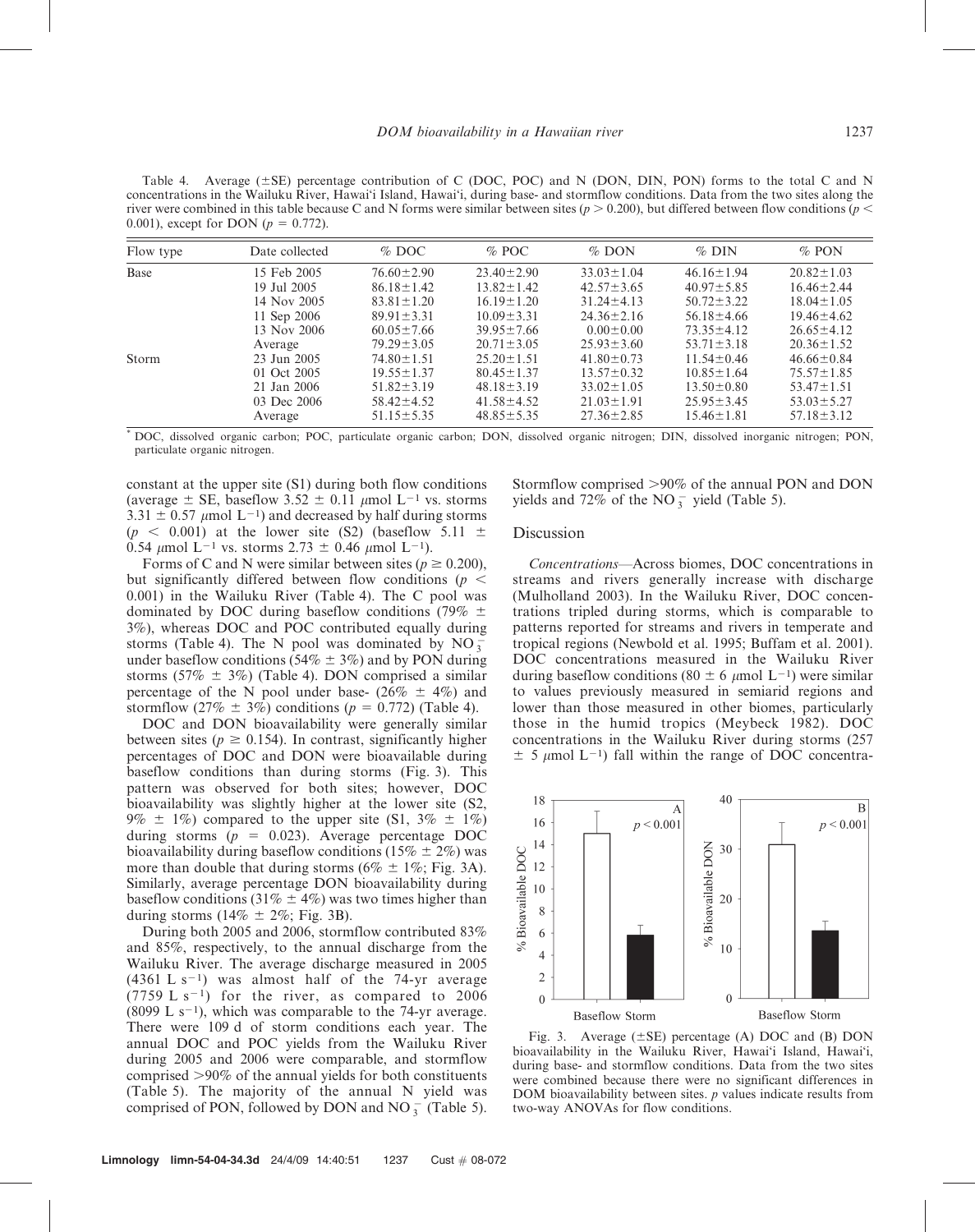| Table 5. Yields of dissolved and particulate forms of C and N from Site 1 (S1) in the Wailuku River, Hawai'i Island, Hawai'i. All                             |
|---------------------------------------------------------------------------------------------------------------------------------------------------------------|
| yields are reported in kg km <sup>-2</sup> yr <sup>-1</sup> . Regressions were used to estimate concentrations for yield calculations (see text for details). |
| Estimates for the yields of bioavailable DOC (BDOC) and DON (BDON) were calculated as the product of the yield and average                                    |
| percentage bioavailability. The percentage contributions of baseflow and stormflow to annual yields from the Wailuku River are shown                          |
| in parentheses.*                                                                                                                                              |

|             |              | 2005     |           |              | 2006            |           |
|-------------|--------------|----------|-----------|--------------|-----------------|-----------|
| Yield       | Annual total | Baseflow | Stormflow | Annual total | <b>Baseflow</b> | Stormflow |
| DOC         | 829          | 78 (9)   | 751 (91)  | 1282         | 105(8)          | 1177 (92) |
| <b>BDOC</b> | 57           | 12(21)   | 45 (79)   | 87           | 16(18)          | 71 (82)   |
| POC         | 819          | 22(3)    | 797 (97)  | 1778         | 30(2)           | 1748 (98) |
| <b>DON</b>  | 24           | 2(9)     | 22(91)    | 38           | 3(8)            | 34 (92)   |
| <b>BDON</b> | 3.8          | 0.7(18)  | 3.1(82)   | 5.7          | 0.9(16)         | 4.8(84)   |
| <b>PON</b>  | 63           | 2(4)     | 61 (96)   | 127          | 3(3)            | 124 (97)  |
| $NO_3^-$    |              | 3(28)    | 6(72)     |              | 3(28)           | 8(72)     |

\* DOC, dissolved organic carbon; POC, particulate organic carbon; DON, dissolved organic nitrogen; PON, particulate organic nitrogen.

tions reported for streams and rivers from different biomes during storms (148–550  $\mu$ mol L<sup>-1</sup>; Buffam et al. 2001).

Both flowpaths of water across the Wailuku River watershed and soil mineral chemistry may explain the DOC concentration changes observed during baseflow and storm conditions. During baseflow conditions in the Wailuku River watershed, water flowpaths are probably deep (Lohse and Dietrich 2005) and through noncrystalline minerals (allophane, imogolite, ferrihydrite) with high DOC sorption capacity (Torn et al. 1997; Chorover et al. 2004), as the substrate in this watershed is highly porous and relatively young  $(14 \times 10^3 - 65 \times 10^3)$  yr; Wolfe and Morris 2001). During storms, when the soils are saturated and the water table is high, the flowpath of water to the Wailuku River probably shifts from deep flowpaths to shallow flowpaths through upper organic-rich soil horizons. Previous studies have attributed increased DOC concentrations in streams and rivers during storms from the flushing of litter and upper soil horizons in the riparian zone (Hornberger et al. 1994; Frank et al. 2000).

In contrast to DOC, less is known about how DON concentrations change with flow conditions in lotic systems. The increase in DON concentrations observed in the Wailuku River from baseflow to storm conditions is comparable to increases documented in temperate streams and tropical rivers (Lewis and Saunders 1989; Buffam et al. 2001). Baseflow DON concentrations in the Wailuku River  $(2.2 \pm 0.2 \mu \text{mol L}^{-1})$  were approximately a fourth of measured concentrations for the Orinoco River (Lewis and Saunders 1989) and an eighth of those reported for temperate streams and rivers (Wiegner et al. 2006). Although DON concentrations differ among these lotic systems, they all experienced a doubling of their DON concentrations during storms. DON concentrations were significantly correlated with DOC concentrations in the Wailuku River across flow conditions ( $r = 0.717$ ,  $p <$ 0.001), suggesting that factors controlling DOC concentrations are controlling DON concentrations and/or that C and N components of the DOM pool are the same molecules. This correlation has been observed in several lotic systems and is attributed to DON losses resulting from the leaching of organic acids from soils (Hedin et al. 1995).

Similar to DOM concentrations, both POC and PON concentrations generally increase with riverine discharge (Meybeck 1982). The reported worldwide range for riverine POC concentrations is  $83-2500 \mu \text{mol} \text{L}^{-1}$  (1-30 mg L<sup>-1</sup>) (Meybeck 1982). Measured POC concentrations in the Wailuku River during base- and stormflow generally fall within this range, averaging 17 ( $\pm$ 1.5)  $\mu$ mol L<sup>-1</sup> during baseflow conditions and 410 ( $\pm$ 111)  $\mu$ mol L<sup>-1</sup> during storms (Table 3). Variability in POC concentrations in the Wailuku River was low during baseflow conditions (range, 14– 23  $\mu$ mol L<sup>-1</sup>) and increased dramatically (range, 85– 1136  $\mu$ mol L<sup>-1</sup>) during storms (Table 3). This large variability in POC concentrations during storms is most likely a function of the river's discharge, because the river's discharge varies over the storm's hydrograph, as well as a function of differences in the duration and intensity of precipitation among storms. Changes in PON concentrations with riverine discharge are less widely reported than changes in POC; however, their patterns are consistent with those of POC, because they are often part of the same molecules and particles.

In contrast to DOM and POM,  $NO_3^-$  concentrations respond differentially to storms depending on a watershed's dominant land cover and hydrology (Cronan et al. 1999; Lehrter 2006). In the Wailuku River, NO<sub>3</sub> concentrations decreased at the lower site (S2) in the watershed during storms, while remaining fairly constant at the upper site (S1). The differential response of  $NO_3^-$  during storms at the two sites may be attributed to the small portion of urban area in the lower section of the watershed (Table 1). Groundwater entering the Wailuku River during baseflow conditions in the lower section of the watershed is probably enriched in  $NO_3^-$  leaching from cesspools and septic tanks, because most of the homes in this area are not connected to the sewer line (K. Silvius unpubl.). During storms, the  $NO_3^-$ -enriched groundwater is probably diluted by surface runoff from the upstream forested areas, resulting in lower concentrations; this pattern has been previously observed in other watersheds (Lehrter 2006). Use of stable N and oxygen isotopes for  $NO_3^-$  and those for boron, in conjunction with other chemical and biological tracers of human sewage, are needed to confirm this source of N to the river at this location.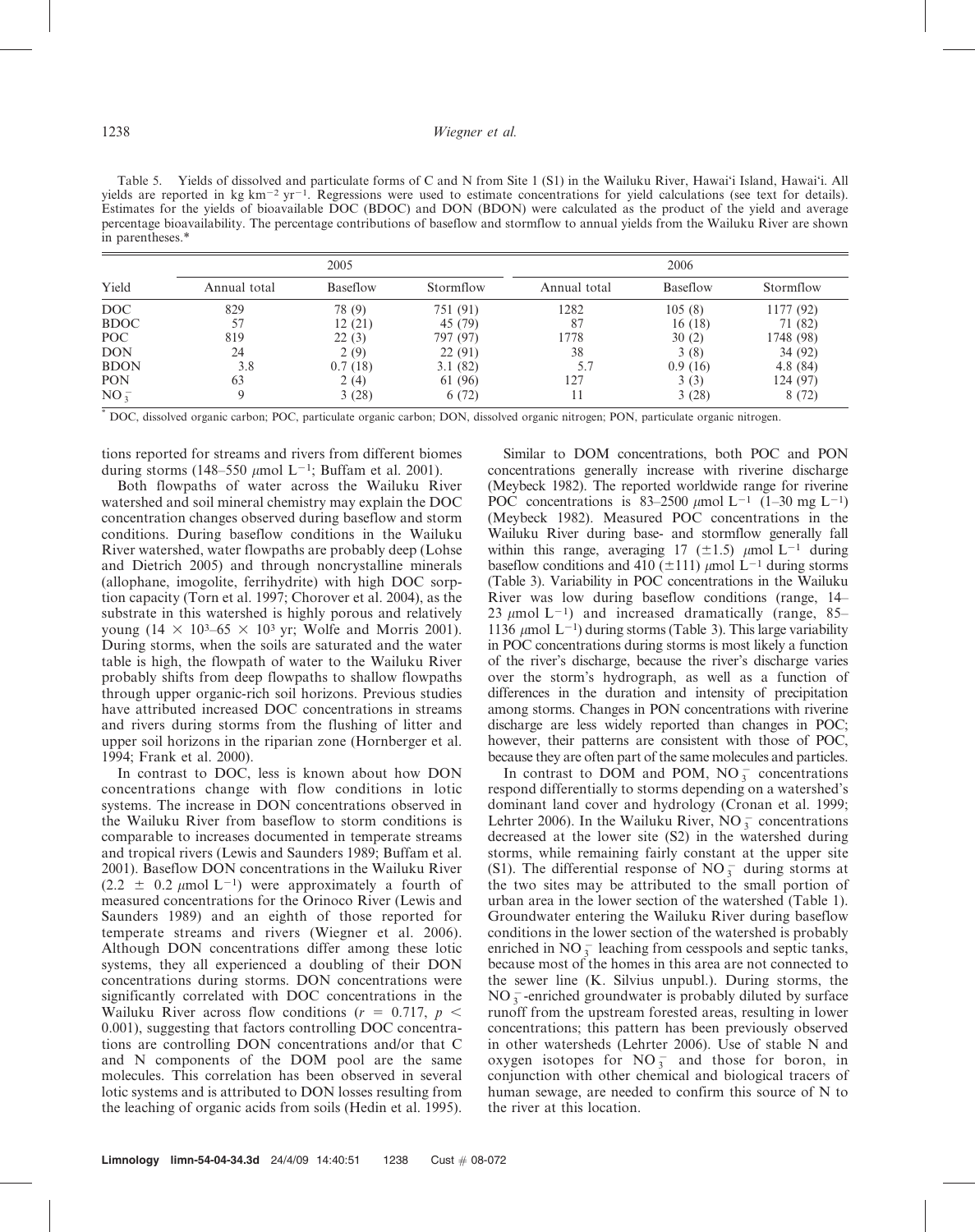DOM bioavailability—Although DOM concentrations in lotic systems generally increase with discharge, the effects of these conditions on DOM bioavailability are neither consistent nor well understood, and the primary focus has been on DOC (Leff and Meyer 1991; Buffam et al. 2001). In the Wailuku River, both DOC and DON bioavailability decreased during storms. A similar pattern for DOC bioavailability was observed for a blackwater river in Georgia (Leff and Meyer 1991), but a contrasting pattern of increased DOC and DON bioavailability during snowmelt in boreal rivers has been documented (Wikner et al. 1999; Stepanauskas et al. 2000). In comparison, other stream studies have observed no effect of storms on DOC bioavailability (Volk et al. 1997; Buffam et al. 2001).

Differences in DOM flowpaths and sources are most likely responsible for the discrepancies in reported effects of high discharge on DOM bioavailability among lotic systems. In the Wailuku River during baseflow conditions, water flowpaths are deep through minerals with high DOC sorption capacity (Torn et al. 1997; Chorover et al. 2004; Lohse and Dietrich 2005), resulting in groundwater with low DOC concentrations and likely low bioavailability (Grøn et al. 1992). Yet DOM bioavailability was higher during baseflow conditions than during storms, which suggests the presence of an autochthonous source of bioavailable DOM. The most likely autochthonous source of bioavailable DOM is exudates from benthic algae (T. Wiegner pers. comm.), which are known to be highly bioavailable because of their high monomeric and combined carbohydrate content and low C : N ratios (Bertilsson and Jones 2003). During storms, the water flowpaths to the Wailuku River were probably through upper organic-rich soil horizons. Soil-derived DOM is generally less bioavailable than algal-derived DOM because it is comprised of high-molecular-weight organic molecules that are more chemically complex with high  $C: N$  ratios (Sun et al. 1997). Therefore, increased inputs of soil-derived DOM during storms may dilute the more bioavailable autochthonous DOM. Low DOM bioavailability during storms may also result from inactive bacteria, less capable of DOM uptake, being washed into the river from the soils (Leff and Meyer 1991). However, this latter scenario is an unlikely explanation, because the bioavailability experiments were conducted over 4 d, which is sufficiently long for several generations of bacteria to create an adequate inoculum.

Yields—Yields of DOC and DON from the Wailuku River were substantially lower than yields measured in other streams and rivers in the humid tropics, but were comparable to those measured in taiga and temperate regions (Table 6; Meybeck 1982). Factors behind the low yields measured in the Wailuku River relative to other streams and rivers in similar climates may be substrate age and soil organic matter development. The Wailuku River watershed is on geologically young substrate, which is extremely porous and comprised of minerals with high DOC sorption capacity (Torn et al. 1997; Chorover et al. 2004), covered by weakly developed soils (Vitousek 2004). The porous substrate allows for the formation of only a few very small wetlands within the watershed (Table 1), a factor

often cited as greatly influencing DOC export (Mulholland 2003). The high DOC sorption capacity of the substrate results in groundwater with low DOC concentrations discharging into the river during baseflow conditions. Additionally, the weakly developed soils with low organic matter content probably result in lower DOM exports during storms as compared with similar watersheds with well-developed soils and high organic matter content, because soil organic matter content greatly influences DOM yields (Hornberger et al. 1994). It is likely because of these above reasons that the DOM yield from the Wailuku River is lower than yields from geologically older islands of Oceania (Harrison et al. 2005) and from other watersheds in the humid tropics.

POC and PON yields for the Wailuku River were generally lower than those measured in other tropical rivers, but higher than those measured in temperate rivers (Table 6). The most commonly used factors used to predict POM yields in rivers are precipitation, watershed slope, and lithology (Beusen et al. 2005). Of these factors, precipitation and lithology most likely affected the Wailuku River's POM yield. The Wailuku River watershed receives a tremendous amount of precipitation annually (3400– 7700 mm), which weathers the young, easily eroded basalt and erodes the weakly developed soils with low organic matter content (Vitousek 2004). The low organic matter content of the soils is most likely responsible for the low POM yield in the Wailuku River as compared with other rivers in the humid tropics.

Nitrate yields for the Wailuku River were one to two orders of magnitude lower than those reported for other rivers in the humid tropics, as well as those in more developed temperate areas (Table 6). A recent global model suggests that biological N fixation from crops and fertilizers are the two dominant sources of  $NO_3^-$  to world rivers (Dumont et al. 2005). These two sources are probably small in the Wailuku River watershed, because agriculture accounts for only 0.2% of the land cover (Table 1). Additionally, the relatively low  $NO_3^-$  yield for the Wailuku River may result from the geology of the basin, which is comprised of young volcanic rock lacking N and weakly developed soils with low amounts of organic N (Vitousek 2004).

Implications—Coastal water quality models have long ignored inputs of DOM from rivers because it was assumed that the C and N components from this pool were biologically unavailable. Our study, in conjunction with several others, demonstrates that DOM is an important energy and nutrient source for heterotrophic bacteria (Seitzinger and Sanders 1997; Wiegner and Seitzinger 2001; Wiegner et al. 2006) and that storms are responsible for delivering the majority of DOM to coastal waters. Total C and N yields are commonly used in coastal water quality models; however, they do not accurately predict the portion of the DOM yield that is bioavailable, may support primary and secondary production, and can possibly contribute to hypoxia and eutrophication. We calculated the annual bioavailable DOM yield from the Wailuku River as the product of the calculated yields (Table 5) and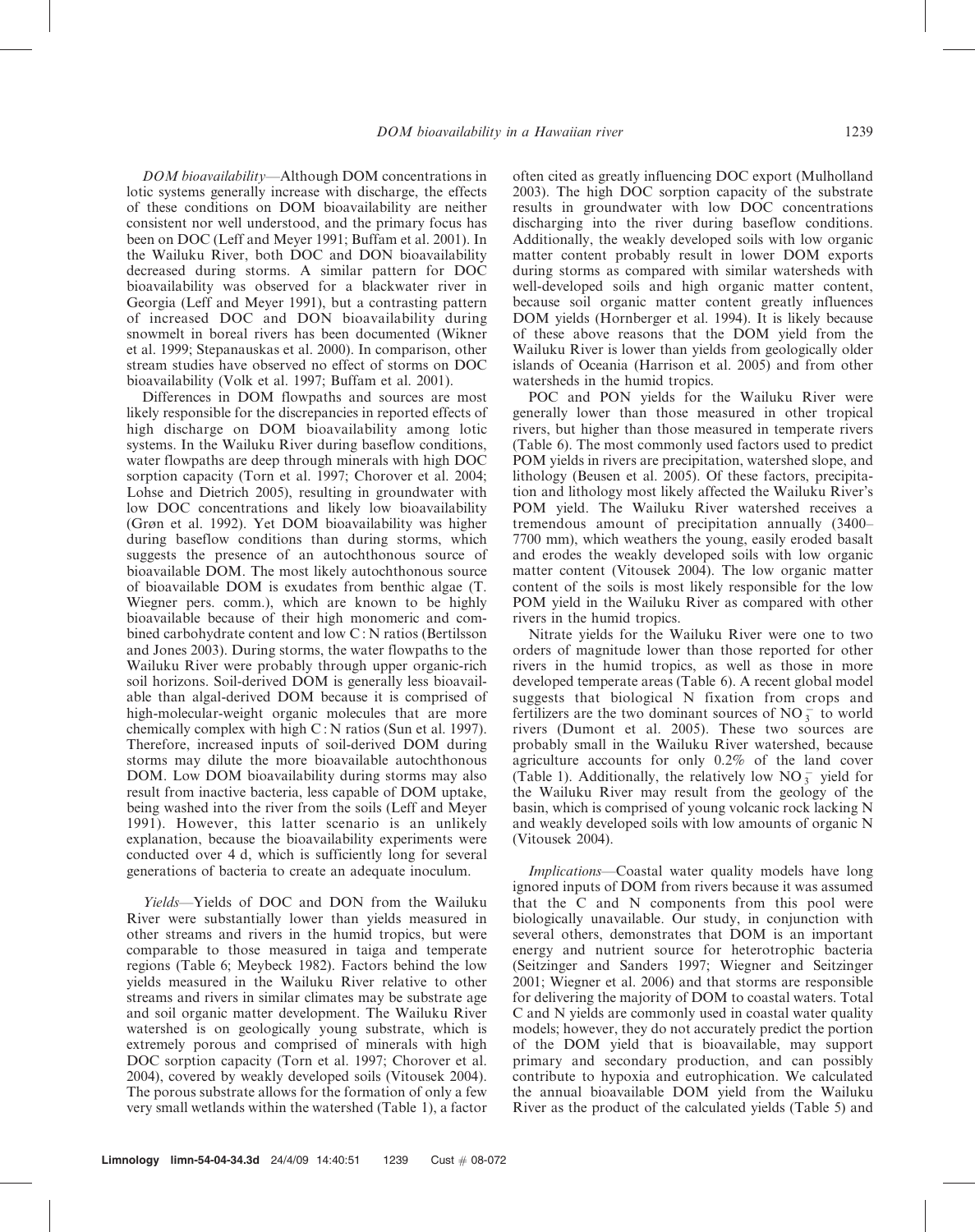| Streams and rivers              | Continent       | <b>DOC</b>                            | <b>POC</b>                           | <b>DON</b>         | $NO_3^-$                 | <b>PON</b>       |
|---------------------------------|-----------------|---------------------------------------|--------------------------------------|--------------------|--------------------------|------------------|
| Niger River                     | Africa          | 400 <sup>a</sup> , $672b$             | 500 <sup>a</sup> , 600 <sup>c</sup>  | 37.1 <sup>b</sup>  |                          | 100c,d           |
| Orange River                    | Africa          | 54b                                   | 600c                                 | 3.7 <sup>b</sup>   |                          | 100c,d           |
| Zaire (Congo) River             | Africa          | 3300 <sup>a</sup> , 1646 <sup>b</sup> | 400 <sup>a</sup> , 1400 <sup>c</sup> | 91.5 <sup>b</sup>  |                          | 200c,d           |
| Chang Jiang                     | Asia            | 4200a                                 | 1600c                                |                    | 327.5e,f                 | 200c,d           |
| Ganges                          | Asia            | 2000 <sup>a</sup> , 2664 <sup>b</sup> | 6400c                                | 163.9b             |                          | 800c,d           |
| Huang He                        | Asia            | 600 <sup>a</sup>                      | 300c                                 |                    | $120.5$ e,f              | O <sub>c,d</sub> |
| Lena                            | Asia            | 987b                                  | 300c                                 | 58.7b              | 21.1e.f                  | O <sub>c,d</sub> |
| Quebrada Sonadoras              | Caribbean       | 6900-7910                             | $640 - 910$                          | $357 - 384$        | $130 - 144$              | $41 - 55$        |
| Quebrada Toronjag               | Caribbean       | 2610-4280                             | $413 - 900$                          | $232 - 350$        | $75 - 108$               | $32 - 67$        |
| Rio Icacos <sup>g</sup>         | Caribbean       | 8330-10,900                           | 2000-5200                            | $450 - 523$        | 238-278                  | $120 - 220$      |
| Quebrada El Joboh               | Central America | 2600                                  |                                      | 200                | 430                      |                  |
| Quebrada Kathiah                | Central America | 1900                                  |                                      | 150                | 560                      |                  |
| Quebrada Marilinh               | Central America | 2400                                  |                                      | 190                | 400                      |                  |
| Quebrada Zompopah               | Central America | 4300                                  |                                      | 340                | 600                      |                  |
| Rio Tempisquitoh                | Central America | 3700                                  |                                      | 300                | 610                      |                  |
| Rio Tempisquito Surh            | Central America | 2700                                  |                                      | 210                | 490                      |                  |
| Danube                          | Europe          | 1152 <sup>b</sup>                     | 1000c                                | 89.7b              | $\overline{\phantom{0}}$ | 100c,d           |
| Erlenbach <sup>i</sup>          | Europe          | 8400-18,500                           |                                      | 550-620            | 270-380                  |                  |
| P <sub>O</sub>                  | Europe          | 3046 <sup>b</sup>                     | 4600c                                | 262.5 <sup>b</sup> |                          | 600c,d           |
| Rhine                           | Europe          | 1700 <sup>a</sup> , 1388 <sup>b</sup> | 1000 <sup>a</sup> , 900 <sup>c</sup> |                    | 2200.4e,f                | 100c,d           |
| Seine                           | Europe          | 917b                                  | 500c                                 | 113.0 <sup>b</sup> | 1364.9e,f                | 100c,d           |
| Columbia                        | North America   | 700 <sup>a</sup> , 1646 <sup>b</sup>  | 200 <sup>a</sup> , 500 <sup>c</sup>  |                    | 74.1e,f                  | 100c,d           |
| Mackenzie                       | North America   | 800a, 1127b                           | 300c                                 | 47.0 <sub>b</sub>  |                          | O <sub>c,d</sub> |
| Mississippi                     | North America   | 1100 <sup>a</sup> , 898 <sup>b</sup>  | 300 <sup>a</sup> , 400 <sup>c</sup>  | 54.4 <sup>b</sup>  | $255.6$ e,f              | 100c,d           |
| Paine Runi                      | North America   | 516                                   |                                      | 13                 | 73.2                     |                  |
| St. Lawrence                    | North America   | 1100 <sup>a</sup> , 1734 <sup>b</sup> | 100 <sup>a</sup> , 700 <sup>c</sup>  | 103.0 <sup>b</sup> |                          | 100c,d           |
| Yukon                           | North America   | 2800 <sup>a</sup> , 2201 <sup>b</sup> | $400^{\rm a}$ , $400^{\rm c}$        | 103.1 <sup>b</sup> | $30.6^{e,f}$             | 100c,d           |
| Amazon River                    | South America   | 5235b                                 | 2900c                                | 327.3 <sup>b</sup> |                          | 500c,d           |
| Orinoco River <sup>k</sup>      | South America   | 5241                                  | 1492                                 | 192                | 95                       | 190 <sup>d</sup> |
| Tributaries of the Amazon River | South America   | 1900-12,000                           | $600 - 2900$                         |                    |                          |                  |
| Wailuku River                   | Oceania         | 829m, 1282n                           | 819m, 1778n                          | $24^m$ , $38^n$    | 9m, 11n                  | 63m, 127n        |

Table 6. Yields of C and N from selected streams and rivers. All yields are in units of kg km<sup>-2</sup> yr<sup>-1</sup>.

<sup>a</sup> Esser and Kohlmaier 1991.<br><sup>b</sup> Harrison et al. 2005.<br><sup>c</sup> Beusen et al. 2005.

 $^{\text{d}}$  Beusen et al. 2005 and Lewis and Saunders 1989 report as PN. Most PN in rivers is PON (Meybeck 1982).  $^{\text{e}}$  Dumont et al. 2005.

f Dumont et al. 2005 report as DIN. Most DIN in rivers is  $NO_3^-$ ; 15% is  $NH_4^+$  and 1% is  $NO_2^-$  (Meybeck 1982).<br>
<sup>8</sup> McDowell and Asbury 1994.<br>
<sup>h</sup> Newbold et al. 1995.<br>
i Frank et al. 2000.

<sup>i</sup> Frank et al. 2000.<br>
<sup>j</sup> Buffam et al. 2001.<br>
<sup>k</sup> Lewis and Saunders 1989.

k Lewis and Saunders 1989. l Tributaries include: Rio Japurá, Rio Juruá, Rio Iutaí, Rio Içá, Rio Madeira, Rio Negro, and Rio Purús; Richey et al. 1990.<br><sup>m</sup> This study (2005). n This study (2006).

measured percentage DOM bioavailability (Fig. 3). These are the first bioavailable DOM yields reported for any river or stream, because previous studies provided only estimates from hypothetical watersheds of different land covers (Seitzinger et al. 2002). On average, storms accounted for 81% and 83% of the bioavailable DOC and DON yields, respectively, from the Wailuku River (Table 5), even though DOC and DON bioavailability were lower under these conditions (Fig. 3). Additionally, the bioavailable DON yield is about half as large as the  $NO_3^-$  yield and thus may be a significant available N source for coastal algae and bacteria. Overall, our results suggest that storms are responsible for delivering not only the majority of the DOM to coastal waters, but the majority of the bioavailable DOM as well. Once in coastal waters, this watershedderived DOM may further stimulate primary and secondary production, and possibly contribute to hypoxia and eutrophication, because riverine DOM has been shown to be more bioavailable in coastal waters than in freshwaters (Stepanaukas et al. 1999; Wikner et al. 1999).

#### Acknowledgments

L. Canale, C. Chong, M. Kipapa, M. Manuel, H. McPhee, L. Mead, D. Nishimoto, G. Sanchez, R. Schneider, L. Shizuma, J. Uecker, and T. van Veen assisted with field work, laboratory analyses, data management, and manuscript preparation, and L. Kaplan, T. Jennerjahn, and one anonymous reviewer kindly provided thoughtful comments on earlier drafts of this manuscript. Hawai'i State Department of Land and Natural Resources, D. Nishioka, D. Rose, and J. Stevenson kindly provided access to the Wailuku River through their property. This research was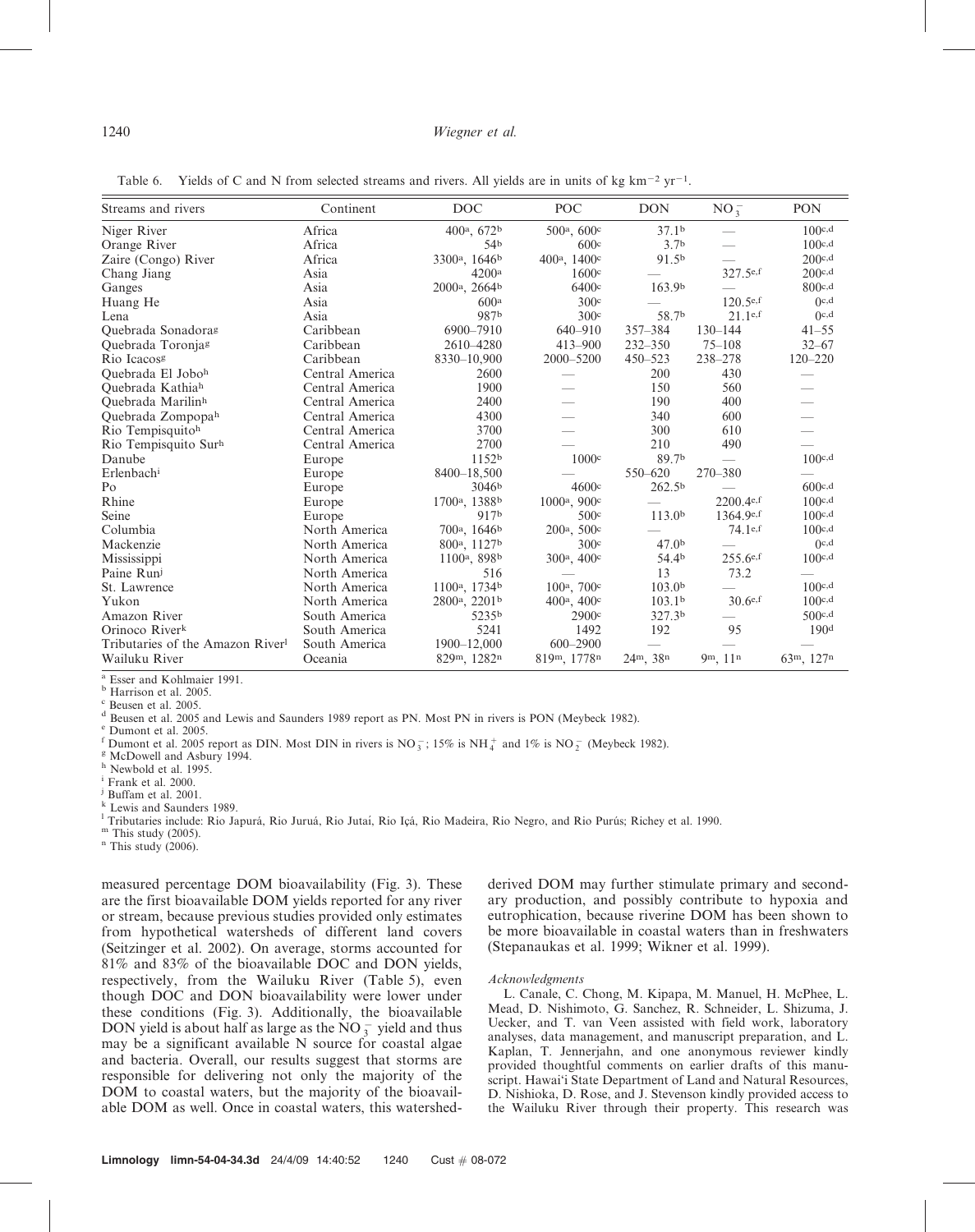funded by University of Hawai'i at Hilo (UHH) seed funds, a grant and cooperative agreement from the National Oceanic and Atmospheric Administration (NOAA), Project RIEL-38, which is sponsored by the University of Hawai'i Sea Grant College Program, School of Ocean and Earth Science and Technology, under Institutional Grant NA050AR4171048 from NOAA Office of Sea Grant, Department of Commerce; the National Science Foundation (NSF), under NSF awards 0237065 and UHH Research Experience for Undergraduates and Research Experience for Teachers; and a NOAA Minority Serving Institution Environmental Educational Partnership grant. The views expressed herein are those of the authors and do not necessarily reflect the view of NOAA or any of its subagencies.

#### References

- BERTILSSON, S., AND J. B. JONES, JR. 2003. Supply of dissolved organic matter to aquatic systems: Autochthonous sources, p. 3–24. In S. E. G. Findlay and R. L. Sinsabaugh [eds.], Aquatic ecosystems: Interactivity of dissolved organic matter. Academic.
- BEUSEN, A. H. W., A. L. M. DEKKERS, A. F. BOUWMAN, W. LUDWIG, AND J. HARRISON. 2005. Estimation of global river transport of sediments and associated particulate C, N, and P. Global Biogeochem. Cycles 19: GB4S05, doi:10.1029/ 2005GB002453.
- BUFFAM, I., J. N. GALLOWAY, L. K. BLUM, AND K. J. MCGLATHERY. 2001. A stormflow/baseflow comparison of dissolved organic matter concentrations and bioavailability in an Appalachian stream. Biogeochemistry 53: 269–306.
- CHOROVER, J., M. K. AMISTADI, AND O. A. CHADWICK. 2004. Surface charge evolution of mineral-organic complexes during pedogenesis in Hawaiian basalt. Geochim. Cosmochim. Acta 68: 4859–4876.
- COUGHANOWR, C. 1998. Wetlands of the humid tropics. UNESCO publication SC-99/WS/3.
- CRONAN, C. S., J. T. PIAMPIANO, AND H. H. PATTERSON. 1999. Influence of land use and hydrology on exports of carbon and nitrogen in a Maine river basin. J. Environ. Qual. 28: 953–961.
- DUMONT, E., J. A. HARRISON, C. KROEZE, E. J. BAKKER, AND S. P. SEITZINGER. 2005. Global distribution and sources of dissolved inorganic nitrogen export to the coastal zone: Results from a spatially explicit, global model. Global Biogeochem. Cycles 19: GB4S02, doi:10.1029/2005GB002488.
- ESSER, G., AND G. H. KOHLMAIER. 1991. Modelling terrestrial sources of nitrogen, phosphorus, sulphur, and organic carbon to rivers, p. 297–322. In E. T. Degens, S. Kempe and J. E. Richey [eds.], Biogeochemistry of major world rivers. Wiley.
- FRANK, H., S. PATRICK, W. PETER, AND F. HANNES. 2000. Export of dissolved organic carbon and nitrogen from Gleysol dominated catchments—the significance of water flow paths. Biogeochemistry 50: 137–161.
- GLIBERT, P. M., AND oTHERS. 2001. Harmful algal blooms in the Chesapeake and coastal bays of Maryland, U.S.A.: Comparison of 1997, 1998, and 1999 events. Estuaries 24: 875–883.
- GRØN, C., J. TØRSLØV, H.-J. ALBRECHTSEN, AND H. M. JENSEN. 1992. Biodegradability of dissolved organic carbon in groundwater from an unconfined aquifer. Sci. Total Environ. 117/118: 241–251.
- HARRISON, J. A., N. CARACO, AND S. P. SEITZINGER. 2005. Global patterns and sources of dissolved organic matter export to the coastal zone: Results from a spatially explicit, global model. Global Biogeochem. Cycles 19: GB4S04, doi:10.1029/ 2005GB002480.
- HEDIN, L. O., J. J. ARMESTO, AND A. H. JOHNSON. 1995. Patterns of nutrient loss from unpolluted, old-growth temperate forests: Evaluation of biogeochemical theory. Ecology 76: 493–509.
- HORNBERGER, G. M., K. E. BENCALA, AND D. M. MCKNIGHT. 1994. Hydrological controls on dissolved organic carbon during snowmelt in the Snake River near Montezuma, Colorado. Biogeochemistry 25: 147–165.
- KAPLAN, L. A., J. D. NEWBOLD, D. J. VAN HORN, C. L. DOW, A. K. AUFDENKAMPE, AND J. K. JACKSON. 2006. Organic matter transport in New York City drinking-water-supply watersheds. J. N. Am. Benthol. Soc. 25: 912–927.
- LEFF, L. G., AND J. L. MEYER. 1991. Biological availability of dissolved organic carbon along the Ogeechee River. Limnol. Oceanogr. 36: 315–323.
- LEHRTER, J. C. 2006. Effects of land use and land cover, stream discharge, and interannual climate on the magnitude and timing of nitrogen, phosphorus, and organic carbon concentrations in three coastal plain watersheds. Water Environ. Res. 78: 2356–2368.
- LEWIS, JR., W. M., AND J. F. SAUNDERS, III. 1989. Concentration and transport of dissolved and suspended substances in the Orinoco River. Biogeochemistry 7: 203–240.
- LOHSE, K. A., AND W. E. DIETRICH. 2005. Contrasting effects of soil development on hydrological properties and flow paths. Water Resour. Res. 41: W12419, doi:10.1029/2004WR003403.
- MCDOWELL, W. H., AND C. E. ASBURY. 1994. Export of carbon, nitrogen, and major ions from three tropical montane watersheds. Limnol. Oceanogr. 39: 111–125.
- MEYBECK, M. 1982. Carbon, nitrogen, and phosphorus transport by world rivers. Am. J. Science 282: 401–450.
- MULHOLLAND, P. J. 2003. Large-scale patterns in dissolved organic carbon concentration, flux, and sources, p. 139–159. In S. E. G. Findlay and R. L. Sinsabaugh [eds.], Aquatic ecosystems: Interactivity of dissolved organic matter. Academic.
- NEWBOLD, J. D., B. W. SWEENEY, J. K. JACKSON, AND L. A. KAPLAN. 1995. Concentrations and export of solutes from six mountain streams in northwestern Costa Rica. J. N. Am. Benthol. Soc. 14: 21–37.
- PAERL, H. W., J. L. PINCKNEY, J. M. FEAR, AND B. L. PEIERLS. 1998. Ecosystem responses to internal and watershed organic matter loading: Consequences for hypoxia in the eutrophying Neuse River Estuary, North Carolina, USA. Mar. Ecol. Prog. Ser. 166: 17–25.
- RESH, V. H., AND F. A. DESZALAY. 1995. Streams and rivers of Oceania, p. 717–736. In C. E. Cushing, K. W. Cushing and G. W. Minshall [eds.], River and stream ecosystems. Elsevier.
- RICHEY, J. E., J. I. HEDGES, A. H. DEVOL, P. D. QUAY, R. VICTORIA, L. MARTINELLI, AND B. R. FORSBERG. 1990. Biogeochemistry of carbon in the Amazon River. Limnol. Oceanogr. 35: 352–371.
- SEITZINGER, S. P., AND R. W. SANDERS. 1997. Contribution of dissolved organic nitrogen from rivers to estuarine eutrophication. Mar. Ecol. Prog. Ser. 159: 1–12.
- ———, AND ——— . 1999. Atmospheric inputs of dissolved organic nitrogen stimulate estuarine bacteria and phytoplankton. Limnol. Oceanogr. 44: 721–730.
- ———, ———, AND R. STYLES. 2002. Bioavailability of DON from natural and anthropogenic sources to estuarine plankton. Limnol. Oceanogr. 47: 353–366.
- STEPANAUSKAS, R., H. LAUDON, AND N. O. G. JØRGENSEN. 2000. High DON bioavailability in boreal streams during a spring flood. Limnol. Oceanogr. 45: 1298–1307.
	- L. LEONARDSON, AND L. J. TRANVIK. 1999. Bioavailability of wetland-derived DON to freshwater and marine bacterioplankton. Limnol. Oceanogr. 44: 1477–1485.